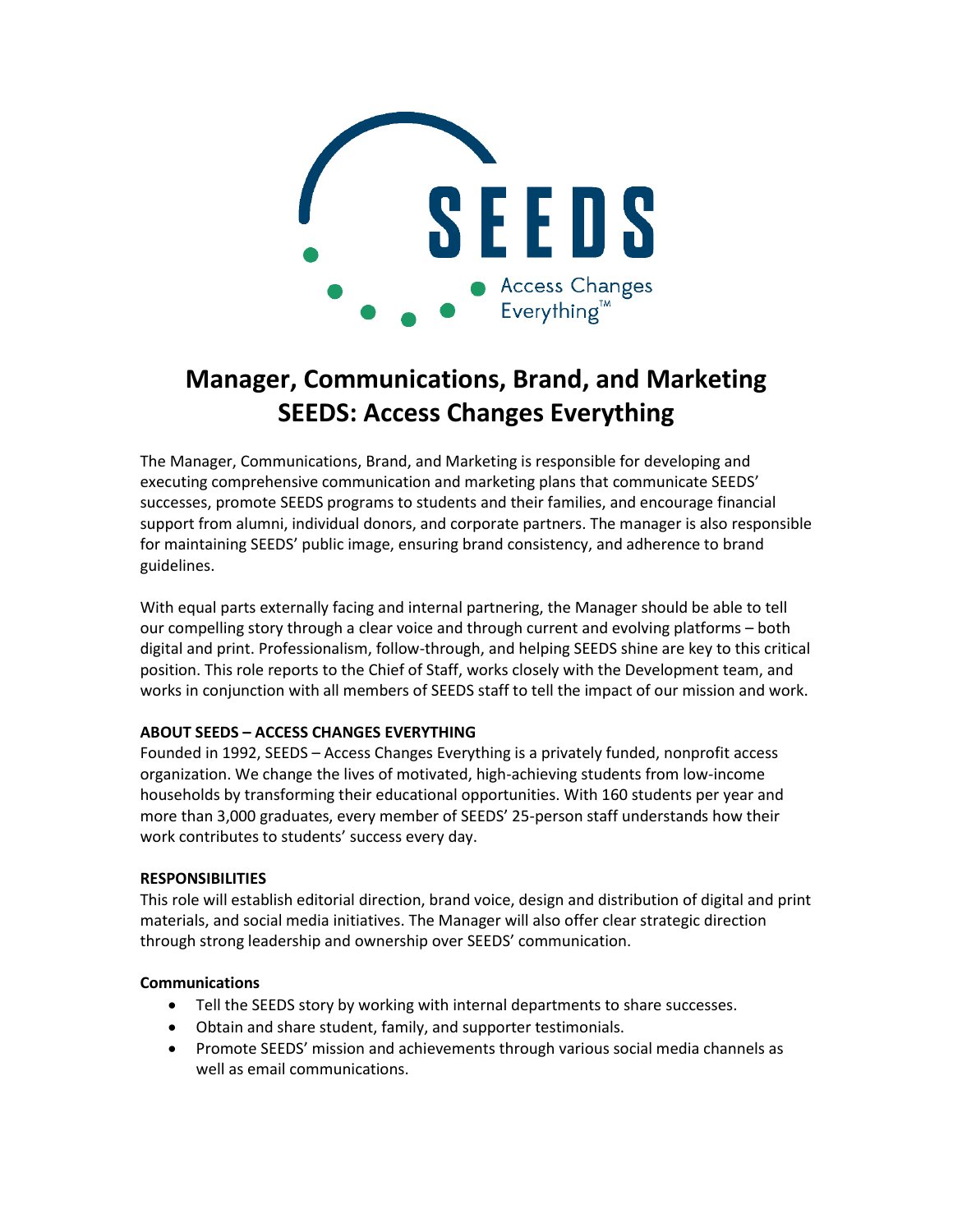• Produce and manage SEEDS seasonal e-newsletter (SEEDS Inside Access).

### **Brand Management**

- Formulate and administer policies to ensure the integrity of SEEDS' messaging.
- Ensure brand consistency across all written content, messaging, and graphic design.
- Manage brand usage across departments and with any external partners.
- Act as point-person for the media, and coordinate and seek media interest and speaking opportunities, as well as develop opportunities for SEEDS to establish leadership in the access field.

#### **Marketing**

- Develop written content for and lead design of all collateral and publications development, Board communications, recruitment outreach, family and enrollment communications, annual and corporate reports, appeals, and other outward facing materials.
- Audit current materials/promotional inventory and update as needed; determine additional swag and collateral needs and manage order/production.
- Develop mastery of marketing systems and suggest systems as needed.

Like everyone at SEEDS, this role will perform other organization-wide duties and responsibilities, as needed.

#### **IMPORTANT CONSIDERATIONS**

- Some weekend and evening work; some visits to our educational program sites
- Requires use of a personal vehicle for business purposes.
- The position requires use of a personal cell phone.

#### **POSITION QUALIFICATIONS**

- BA/BS required (marketing, communications, social media, journalism, or public relations).
- 4+ years of communications, brand, marketing, or PR experience; experience in nonprofits a plus.
- Exceptional writing, editing, branding, and storytelling abilities.
- Ability to make programs and concepts understandable and compelling to varied target audiences.
- Strong project management skills; ability to manage multiple projects simultaneously and work across departments.
- Proficient in use of Microsoft Suite programs (Word, Excel, PowerPoint, Publisher).
- Proficient in use of WordPress (website development/management).
- Knowledge in and comfort using graphic design programs (Canva, Photoshop, InDesign).
- Experience with social media platforms (Facebook, Instagram, Twitter, Hootsuite, and other emerging platforms).
- Experience with email platforms (Mailchimp, Constant Contact, Hubspot).

#### **SALARY INFORMATION**

The salary for this role has a range that starts in the low-mid \$50k.